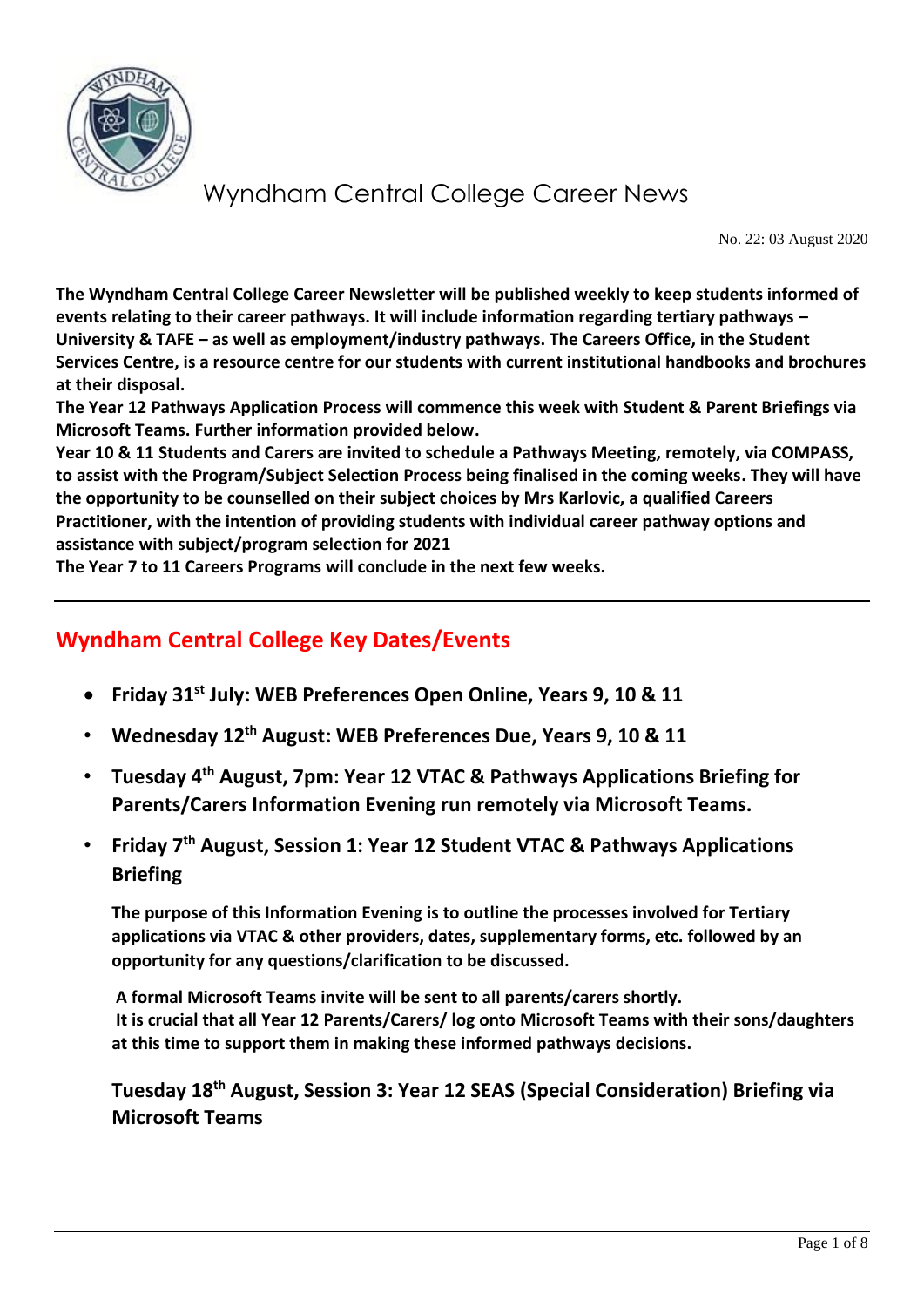

No. 22: 03 August 2020

## **University & TAFE Applications Open**

You are now able to apply for university and TAFE courses across Australia. For most courses, you apply via state-based Tertiary Admission Centres. Below are the weblinks for each state:

Victoria: Victoria Tertiary Admissions Centre [www.vtac.edu.au](http://www.vtac.edu.au/)

NSW/ACT: Universities Admissions Centre [www.uac.edu.au](http://www.uac.edu.au/)

SA/NT: South Australia Tertiary Admissions Centre [www.satac.edu.au](http://www.satac.edu.au/)

Queensland: Queensland Tertiary Admissions Centre [www.qtac.edu.au](http://www.qtac.edu.au/)

Western Australia: Tertiary Institutions Service Centre [www.tisc.edu.au](http://www.tisc.edu.au/)

Tasmania: apply directly to the University of Tasmania [www.utas.edu.au](http://www.utas.edu.au/)

You will need access to a computer or smart phone, your student ID number, and a PayPal account or credit/debit card.

You will be able to apply for special consideration, some access and equity scholarships and some early entry/guaranteed programs via the Tertiary Admission Centres.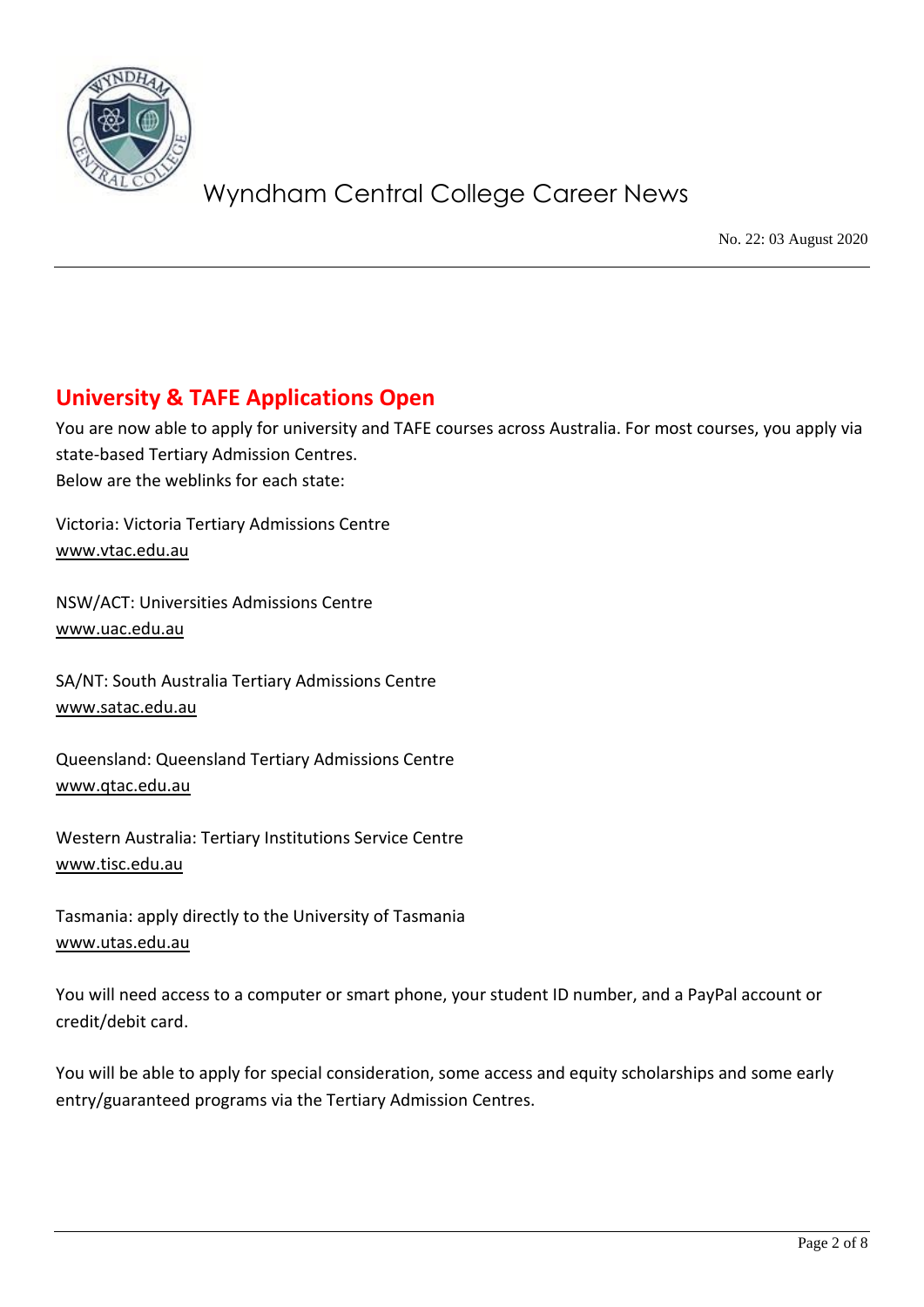

No. 22: 03 August 2020

## **Get Help with the VTAC Application Process**

**At Wyndham Central College, briefings run by Mrs Karlovic (Pathways & Transitions Leader) followed by a phone or Microsoft Teams meeting with each student to complete applications:**

- Tuesday 4th August, 7pm: Year 12 VTAC & Pathways Applications Briefing for Parents/Carers Information Evening run remotely via Microsoft Teams.
- Friday 7<sup>th</sup> August, Session 1: Year 12 Student VTAC & Pathways Applications Briefing

**VTAC will also be running a series of online events for year 12 students and their parents.** The webinars cover various aspects of the application process and are presented live so that students and parents can ask questions throughout.

There are two main types of sessions, with a variety of start times available for each to suit student and parent schedules:

Applying for tertiary courses (and understanding the ATAR)

Provides an overview of the entire application process, including finding courses, preferences, results and offers. Includes a brief discussion of SEAS and Scholarships.

- Tuesday 4 August, 6.30pm
- Thursday 6 August, 11am
- Monday 10 August, 2pm

Understanding special consideration (SEAS) and scholarships:

Provides detailed information about applying for SEAS and scholarships.

- Wednesday 5 August, 6.30pm
- Friday 7 August, 11am
- Tuesday 11 August, 2pm

For information and to register for any of the above sessions, visit<https://bit.ly/2EIAvkT>

## **Early Admission Programs**

August closing dates for some early admission programs include:

#### **Australian Catholic University**

Community Achievers Program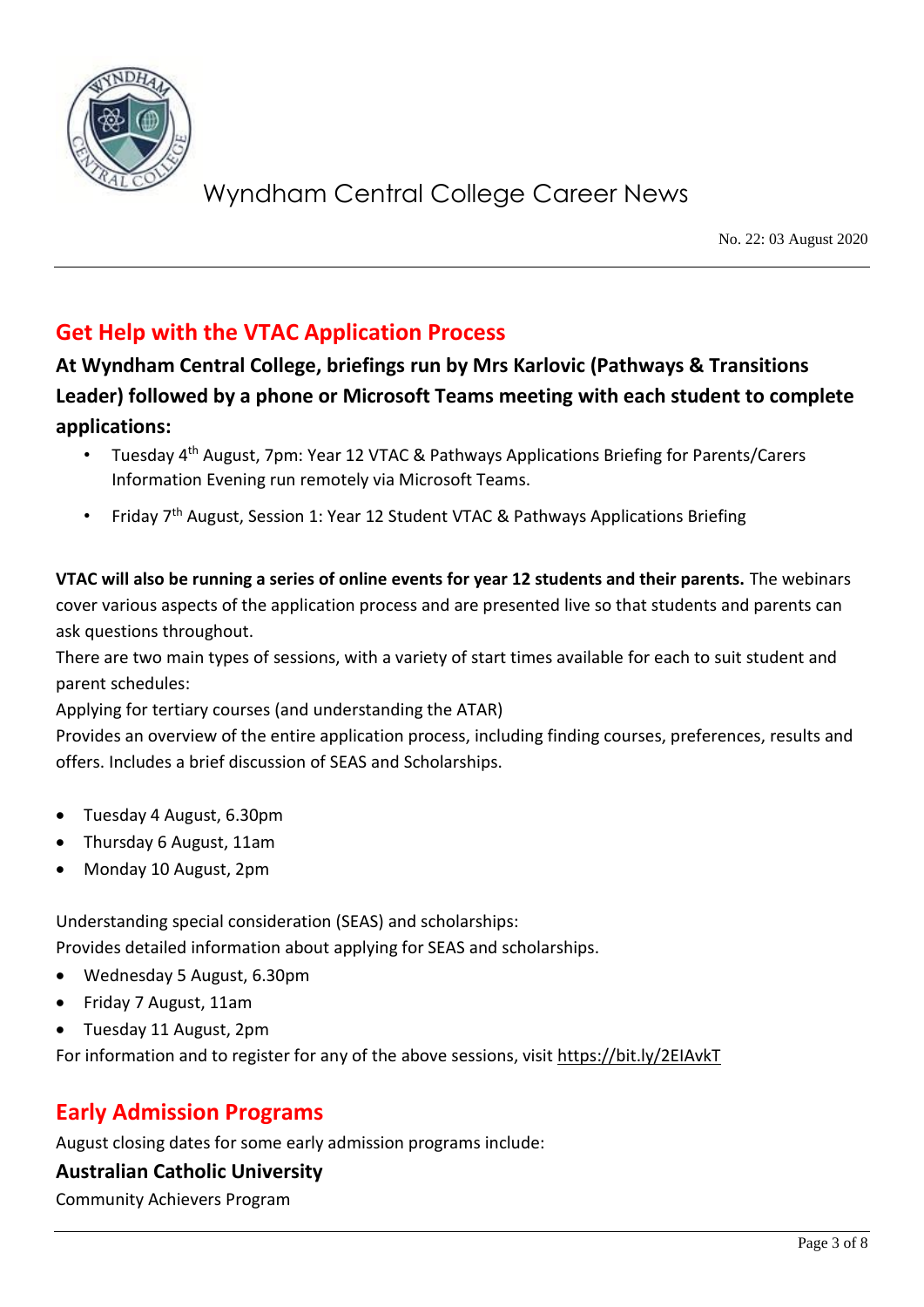

No. 22: 03 August 2020

Melbourne campus Wednesday 12 August,<http://bit.ly/395WfS9>

**University of Wollongong** Early Entry Friday 14 August,<https://bit.ly/2wvqljF>

### **Swinburne University**

Early Entry Program 28 August (Round 1),<https://bit.ly/2WiPub5>

## **La Trobe University**

Aspire Program Monday 31 August,<http://bit.ly/2v9WOLN>

### **Charles Sturt University** Charles Sturt Advantage Monday 31 August,<https://bit.ly/2UmOlgT>

## **Note – early admission applications are now open for**

**RMIT University** SNAP (selected schools),<https://bit.ly/2QULUkP>

### **Monash University** Monash Guarantee,<https://bit.ly/2WQflGX>

**Australian Catholic University** ACU Guarantee,<https://bit.ly/38PiLiA>

## **Virtual Open Day Dates**

Dates for the next two weeks are as follows:

## **RMIT University**

[8 & 9 August,](https://bit.ly/2QcYDgW)<https://bit.ly/2UIPlwV>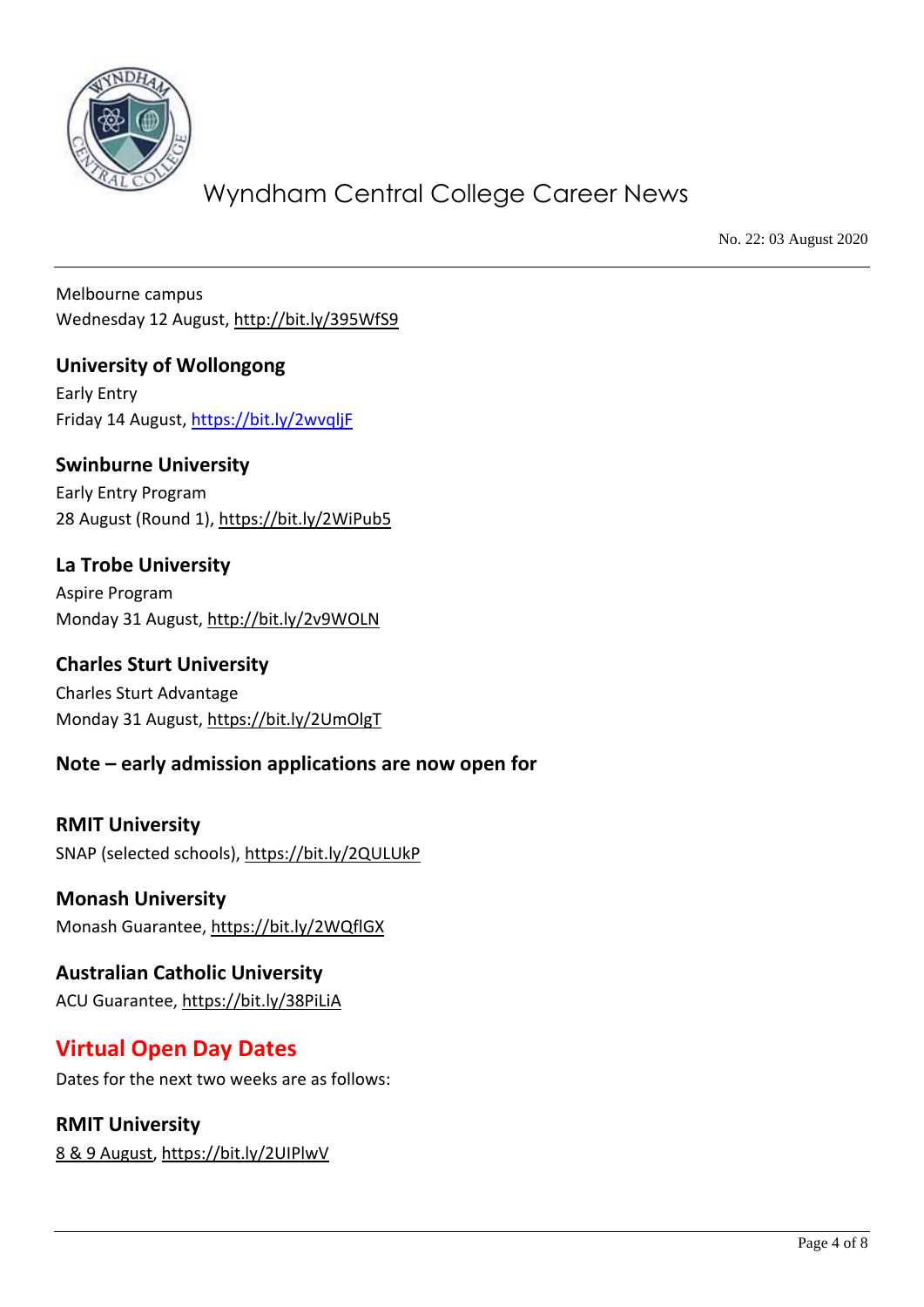

No. 22: 03 August 2020

**Torrens University** [Tuesday 11 August,](https://bit.ly/2I7pY0s)<https://bit.ly/2DrNjLX>

**Swinburne University** [Wednesday 12 August,](https://bit.ly/2KKiQHQ)<http://bit.ly/2ImxYvr>

**CQUniversity** [Saturday 15](https://bit.ly/2WkBy2k) August,<https://bit.ly/32g5b6U>

**Deakin University** [Sunday 16 August,](https://bit.ly/2LEkXR0)<https://bit.ly/33icNpW>

**Federation University** [Sunday 16 August,](https://bit.ly/2bpachS)<https://bit.ly/31bhBul>

## **Career and Course Exploration Resources**

#### **Bullseye Posters**

You can explore occupations related to your favourite school subjects. After you create an account, click on 'explore career bullseyes' and then click on your favourite subjects, [https://myfuture.edu.au](https://myfuture.edu.au/)

#### **Course Seeker**

Students can explore university courses for each state in the one website and can research courses, prerequisites, selection criteria and ATAR profiles for the 2021 intake, [www.courseseeker.edu.au/](http://www.courseseeker.edu.au/)

#### **Good Careers Guide**

Students can search over 400 different occupations narrowed down by the field or type of work they would like to do in the future. They can also research 'career ladders' and take an aptitude test to assist in narrowing down career ideas, [www.goodcareersguide.com.au/](http://www.goodcareersguide.com.au/)

#### **Skillsroad**

Students can explore courses, occupations, and industries. They can also undertake a mini career quiz and research occupations based on their favourite subjects. Students will also be able to work through the new Ready to Reset online program, [www.skillsroad.com.au](http://www.skillsroad.com.au/)

## **Upcoming Virtual Events and Recorded Webinars**

**Monash University – Online Information Seminars**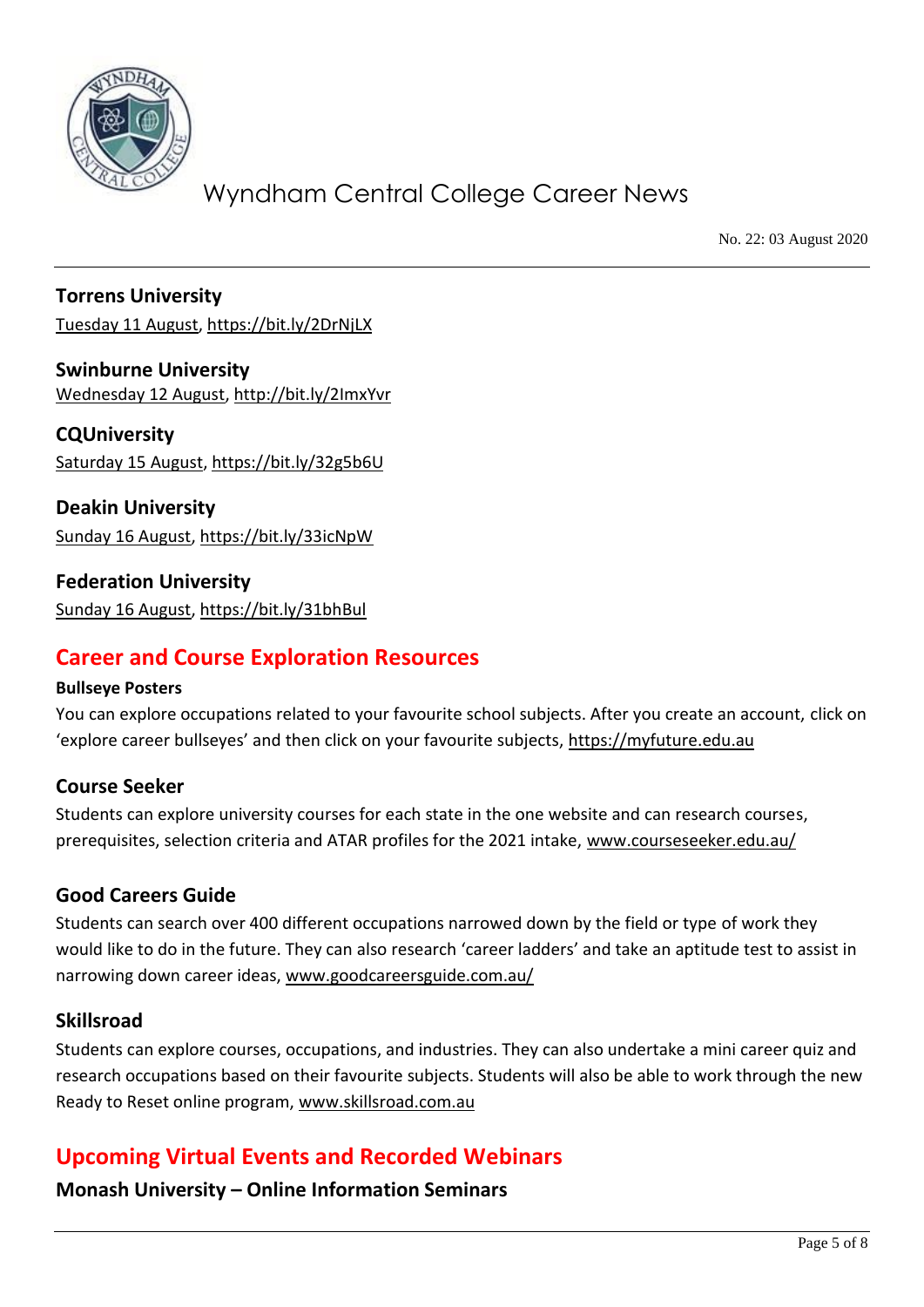

No. 22: 03 August 2020

Monash is running the following online seminars for prospective students:

| August |                               |
|--------|-------------------------------|
| 12     | Engineering                   |
| 13     | Music                         |
| 19     | <b>Information Technology</b> |
| 20     | Science                       |
| 26     | Debate: autonomous cars       |
|        | are better than human         |
|        | drivers                       |
| 27     | Law                           |

### **Inside Monash Seminars - Recorded Webinars**

You can watch recorded webinars from past seminars at any time at this link<https://bit.ly/2LaE3fA> Examples include:

- Be the designer the world needs
- Study fine art and art curating
- Shape the future as an architect of change
- Business with a global perspective
- Medicine admissions and biomedical science
- Why study pharmacy or pharmaceutical science?

#### **Australian Catholic University – Talk with Industry series**

You can watch recorded webinars at any time focussed on the following course areas:

- Exercise Science and Physiotherapy
- Business and IT
- Law
- Nursing, Midwifery and Paramedicine
- Occupational Therapy and Speech Pathology

You can also watch a talk with Arts graduates on 18 August.

Visit - <https://bit.ly/2XwbkYr>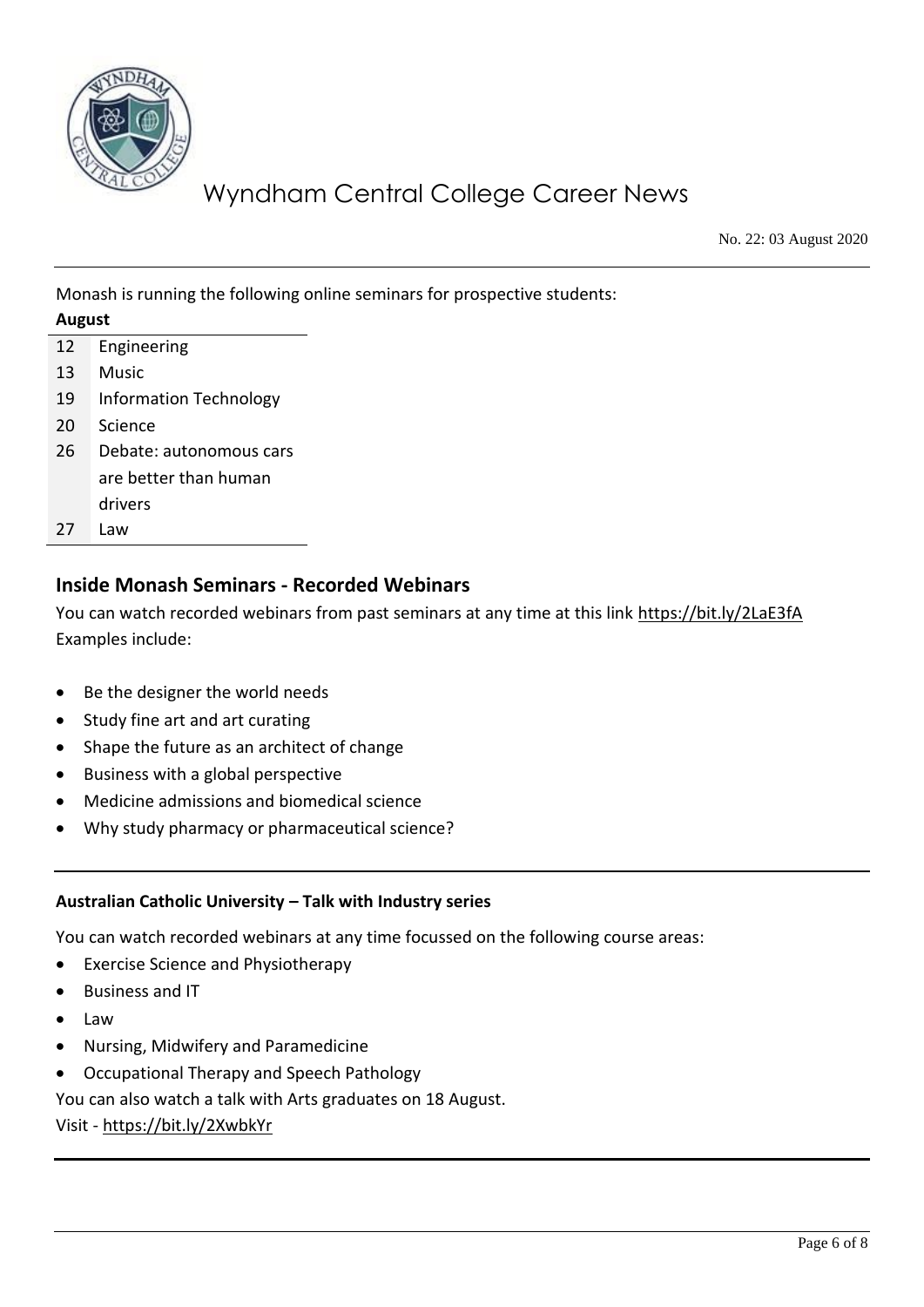

No. 22: 03 August 2020

### **Careers in Engineering W**

Join Careers with STEM co-founder and journalist Heather Catchpole in an interactive careers webinar as we speed test the latest edition of Careers with STEM: Engineering. Meet engineers working on fascinating challenges and learn about how they got involved in their exciting careers Date: 21 August 2020, 12pm – 1pm Information and RSVP:<https://bit.ly/2ZGxpFY>

### **Federation University – Your Fed Future**

Federation University is running the following online webinars for prospective students:

#### **August**

| .5 | Veterinary & Wildlife       |
|----|-----------------------------|
|    | Science                     |
| 13 | Environmental &             |
|    | <b>Conservation Science</b> |

Information and RSVP - <https://bit.ly/2WfWfLo>

You can watch recorded webinars at any time via the above link. Example study areas include:

- Engineering
- Social Work
- Criminal Justice and Criminology
- Teaching
- Sport, Physical and Outdoor Education
- International Sport Management
- Nursing
- Physiotherapy

Visi[t https://bit.ly/3fp9Yqh](https://bit.ly/3fp9Yqh) 

#### **The University of Melbourne**

#### **Meet Melbourne Live**

You can watch recorded webinars at any time focussed on the following course areas: